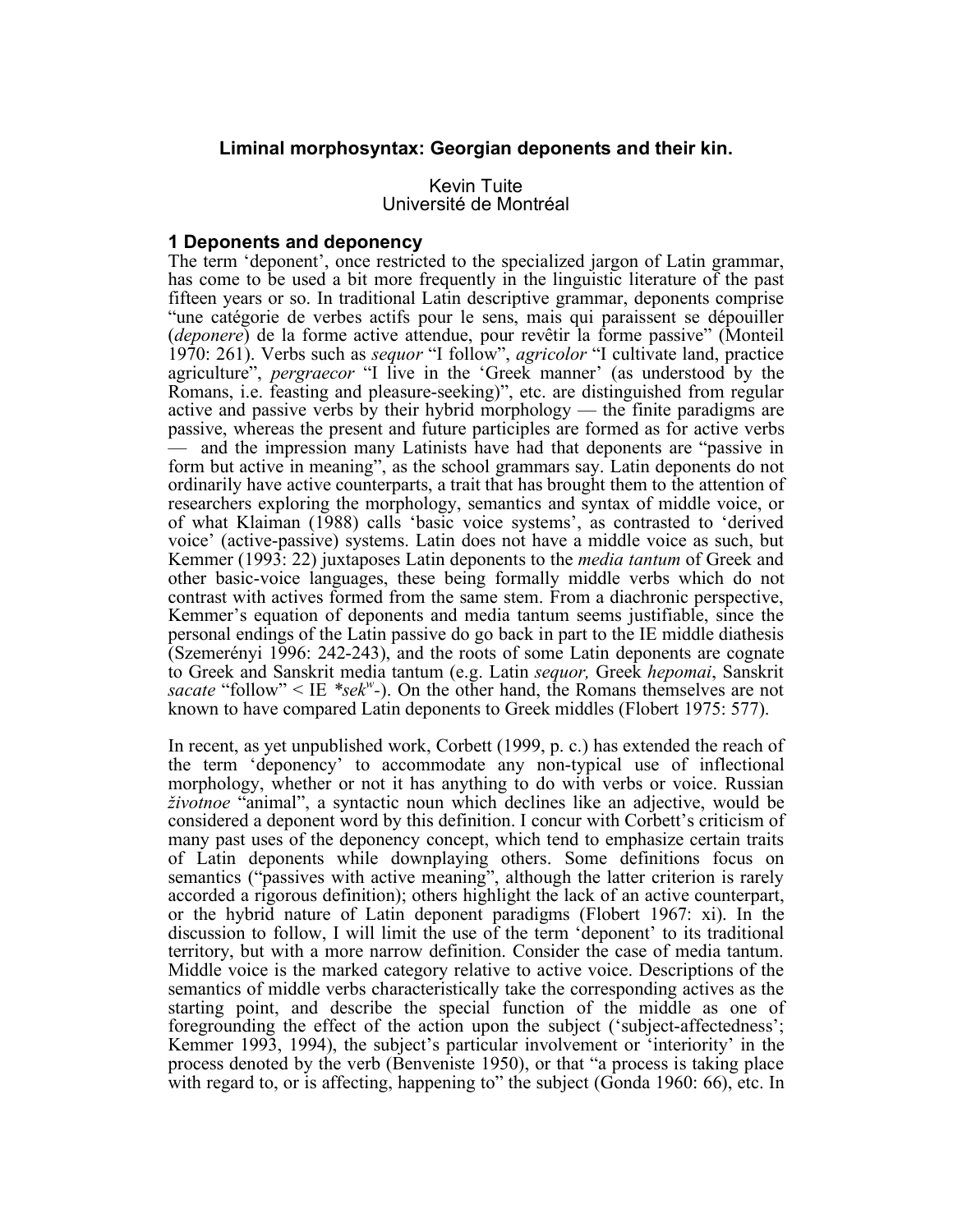many languages, middle diathesis can signal reflexive or reciprocal meaning, that the direct object of a transitive verb is somehow within the subject's sphere (possession, body part), or that the subject acts in his or her own interest. Some middles permit passive or non-causative readings (as opposed to the causative meaning of the corresponding actives). In terms of the parameter of 'degree of distinguishability of participants', Kemmer (1994: 209) situates middle and reflexive 'situation types', where they are marked by distinct morphology, in the zone between one-participant and two-participant events — both of which are associated with the active voice (Kemmer 1993: 202). What these characterizations of middle semantics have in common is that they describe the middle as a sort of 'transitive-minus' [**TRANS—**], i.e. middle verbs are contrasted to their active-transitive counterparts as lower in such parameters as transitivity, valence or distinguishability of participants.<sup>1</sup>

Compared to the above construction type, the Latin deponent is not so much a 'transitive-minus' as a 'passive-plus' [**PASS+**]. The Latin *–r* paradigms are fundamentally passive, not middle, in meaning. For the large majority of verbs which form both active and passive paradigms, the latter signal the demotion of the agent from subject position (Risselada 1991; Kurzová 1993: 160-1). For the purposes of this paper, I will limit the use of 'deponent' to PASS+ verbs in particular, defined as verbs with PASSIVE MORPHOLOGY (or 'diathesis', following the usage of Klaiman 1988 and Duhoux 2000) but ACTIVE SYNTAX. Formal features are qualified as markers of passive diathesis if — in a clear majority of cases — they signal a syntactic transformation which promotes a non-actor argument to grammatical subject position and/or demotes the actor argument. For at least some Latin deponents, their active syntax is confirmed by the attestation of active-diathesis counterparts which assign the same case role to their subjects (*adulor* "I flatter obsequiously, like a dog" and *adulo* "I fawn, flatter" (Flobert 1975: 104-5, 287)).

# **2 Kartvelian TRANS— and PASS+ verb types**

The Georgian language, and to varying degrees, its sister Kartvelian languages Laz-Mingrelian and Svan, have both of the construction types described above. In order to understand their structure and how each contrasts with other verb forms, it is important to take in account the following grammatical categories, which in all likelihood go back to the Proto-Kartvelian ancestral language:

(a). A fundamental distinction between two classes of verbs: those that assign ergative case in the aorist series of tense-aspect paradigms (case-shifting, or 'active' verbs), and those that do not (non-case-shifting, or 'passive' verbs). This category has been likened to voice by Georgian linguists (e.g. Shanidze 1953).

(b). An independent grammatical category known as 'version' (Geo. kceva), marked by a vowel morpheme placed between the person prefix and the verb root. The case-shifting and non-case-shifting verb classes can be further s

 <sup>1</sup> Not discussed here, for reasons of space, are agentless transitives, such as Latin *me pudet* "I am ashamed" or Georgian *m-a-k'ank'al-eb-s* "I am overcome by trembling"; lit. "X (fear, chill, illness, etc.) makes me tremble", which are also of the transitive-minus type. These are transitive verbs which are not accompanied by an overt subject NP. Johanna Nichols (p. c.) has detected agentless transitives, which she calls 'deponents', in Chechen and Ingush.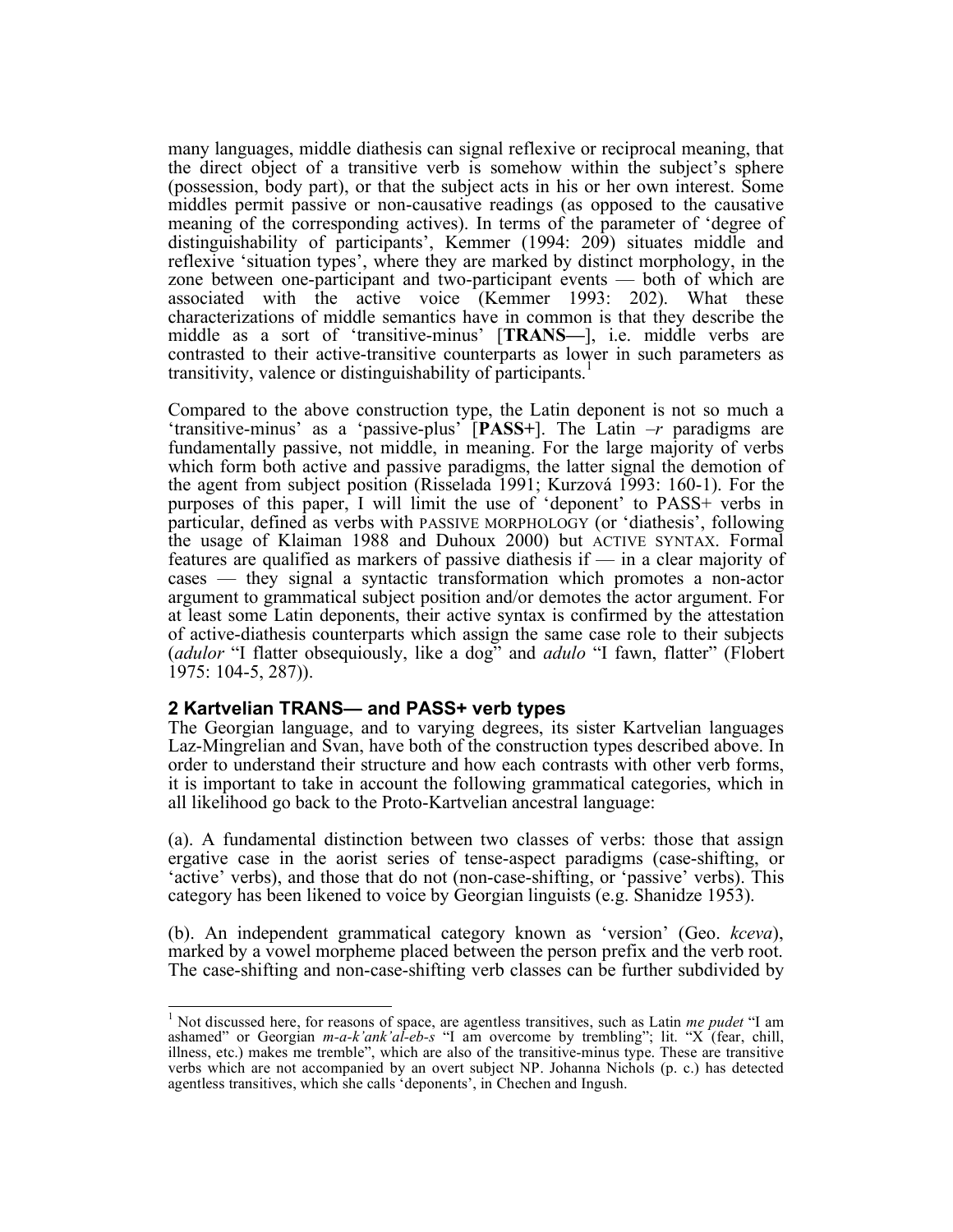lexical aspect [telic vs. atelic], as signalled by the morphology of the future-tense form, which is strongly correlated with this distinction. Verbs belonging to the telic classes, which will be designated simply 'active' and 'passive', typically form their future tense by the addition of a perfectivizing preverb to the present stem. Verbs belonging to the two atelic classes, designated 'medioactive' and 'mediopassive', have future and aorist stems different from the present stems, a characteristic mark of which is the version vowel *i-* or *e-*.

#### (1) **MODERN GEORGIAN VERB CLASSES (VOICES):**

|                                     | case-shifting<br><i>[assigns ergative in aorist]</i>                                                                                          | non-case-shifting<br>[cannot assign ergative]                                       |
|-------------------------------------|-----------------------------------------------------------------------------------------------------------------------------------------------|-------------------------------------------------------------------------------------|
| + PREVERB:                          | FUTURE = PRESENT (ACTIVE) $a$ - $\check{s}$ iv- $eb$ - $s$<br>"makes sb/sthg go hungry"<br>FUTURE: $mo = a - \overline{\check{s}}iv - eb - s$ | $(PASSIVE)$ h- $šiv-d-eb-a$<br>"becomes hungry"<br>FUTURE $mo=h-\check{s}iv-d-eb-a$ |
| FUTURE STEM $\neq$<br>PRESENT STEM: | (MEDIOACTIVE) šimšil-ob-s<br>"goes hungry, on hunger strike" "is hungry"<br>FUTURE: i-šimšil-eb-s                                             | (MEDIOPASSIVE) $h$ - $\check{S}$ <i>i</i> - $a$<br>FUTURE: e-ši-eb-a                |

## **2.1 Subjective version, middle voice and Kartvelian 'media tantum'**

The Kartvelian category of version has been the object of intensive discussion in the specialist literature, including several detailed treatments in German and English (Deeters 1930; Schmidt 1965; Boeder 1968; Aronson 1982). Following Shanidze (1925/1981), Georgian linguists distinguish the following types of version: 'subjective' (Geo. *sataviso* "for oneself", prefix -**i**-); 'objective' (Geo. *sasxviso* "for someone else", prefix –**i/u**-); 'neutral' (Geo. *saarviso* "for no one", prefix –**a/Ø**-). <sup>2</sup> Shanidze (1953: 362-363) and Schmidt (1965) pointed out the considerable semantic overlap of the Georgian subjective version and the ancient Greek middle voice. Compare the following Greek middle verbs and their Georgian near-equivalents in the subjective version:

| <i>mo-v-i-mzad-eb</i> "I will prepare for myself" |
|---------------------------------------------------|
|                                                   |
|                                                   |
|                                                   |
|                                                   |
|                                                   |
| $da$ -v-i-ban "I will wash my (hands, self)"      |

Descriptions of the semantic correlates of subjective version are strongly similar to those employed by Indo-Europeanists with respect to the middle voice. According to Vogt (1938: 8), the Georgian subjective version signals "un rapport de possession entre le sujet et le régime direct, ou bien que l'action se fait au profit du sujet en faisant du régime direct la propriété du sujet". Shanidze's definition is similar: Version "indicates the relation, in terms of possession or

 <sup>2</sup> The 'superessive' (*sazedao* "for [that] upon, on top", prefix **<sup>a</sup>**-), which typically indicates the superposition or affixing of one object onto another (e.g., *mi-a-k'er-eb-s* "sews sthg **onto sthg**"), was treated by Shanidze (1953: 382-5) as the mark of a distinct category called 'situation'.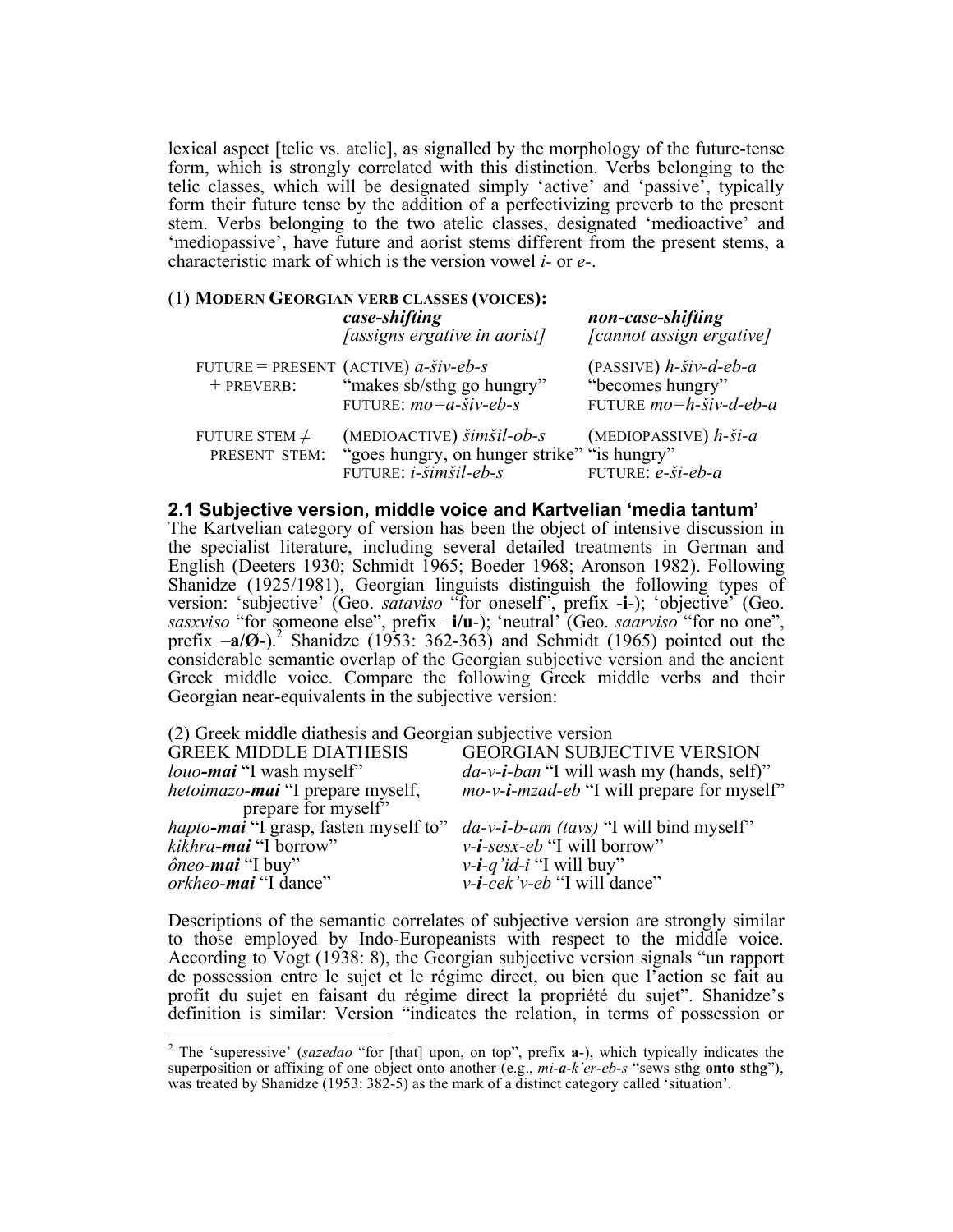benefit, between the subject and the object" (1953: 332). Despite the similarities, Kartvelian subjective version and IE middle voice differ in significant ways. One of the principal functions of the Kartvelian version markers is to indicate the valence of the verb. The objective version vowel generally signals the presence of an indirect object (e.g. the trivalent verb *v-u-mzad-eb* "I prepare it **for someone**"), which is assigned dative case. Because of the explicit opposition of subjective version to objective version. Boeder (1968) argues that the former could be said to add a 'latent reflexive' dative to the verb's underlying valence frame. The Indo-European active-middle distinction, by contrast, is associated more with the presence or absence of a direct object (there being no close IE equivalent to Kartvelian objective version), although the correlation with valence change does not appear to have been as explicit as in the case of Kartvelian version.

Corresponding to the media tantum of Greek and other languages with basicvoice systems are several Kartvelian verb types for which the subjective version is unmarked compared to objective or neutral version. (For the most part Georgian examples will be employed, but unless otherwise specified, it can be assumed that the other Kartvelian languages have comparable form classes). Shanidze (1953: 357) identified about a dozen active-transitive verbs for which the subjective version is unmarked; i.e. they do not have a neutral-version form, and their objective-version forms simply indicate the addition of an indirect object to the meaning associated with the subjective version. These verbs cluster in semantic fields consistent with this morphological trait, in that the denoted action is oriented toward the subject in some sense: 1) taking into the subject's possession (e.g., *da=i-č'er-s* "catches, captures"); 2) maintaining one's hold on (e.g., *še=inaxav-s* "keeps, conserves"); 3) cognition and subjective attitude (e.g., *mo=ic'on-eb-s* "enjoys, finds to one's liking").

By far the largest group of Kartvelian 'media tantum' are known to Georgian linguists as 'medioactive' or 'medial' verbs. The verbs composing this large, open class are generally intransitive — although some permit a facultative direct object —, aspectually atelic, and tend to cluster in particular semantic groups. The aorist-series forms of these verbs assign ergative case, whether or not they permit a direct object (Shanidze 1953: 484; Nozadze 1974; Holisky 1981).

- (3) SUBGROUPS OF GEORGIAN MEDIOACTIVE VERBS (Holisky 1981)
	- (i) *celk-ob-s* "behaves naughtily" (denominal: "behave like X")
	- (ii) *sadil-ob-s* "eats noontime meal" (denominal: "partake of/

participate in/experience X")

- (iii) *gor-a-ob-s* "rolls around" (deverbal; undirected motion or action)
- (iv-a) *sisin-eb-s* "hisses (of a snake)" (sounds)
- (iv-b) *q'iv-i-s* "crows, screeches" (animal cries)
- (v) *gizgiz-eb-s* "flickers" (qualities of emitted or reflected light)
- (vi) *k'ank'al-eb-s* "trembles" (motion in place)
- (vii) *gor-av-s* "rolls" (manner of motion)
- (viii) *kux-s* "thunders" (natural, weather phenomena)
- (ix) Residual (older, irregular verbs; e.g. *i-cin-i-s* "smiles")

Most Svan and Mingrelian medioactives have their basic, present-tense form marked by the subjective version vowel *i-* (see (4), data from Nozadze (1974: 43- 44) and Tuite (1997)). This is also the case for <sup>a</sup> small, but probably archaic, set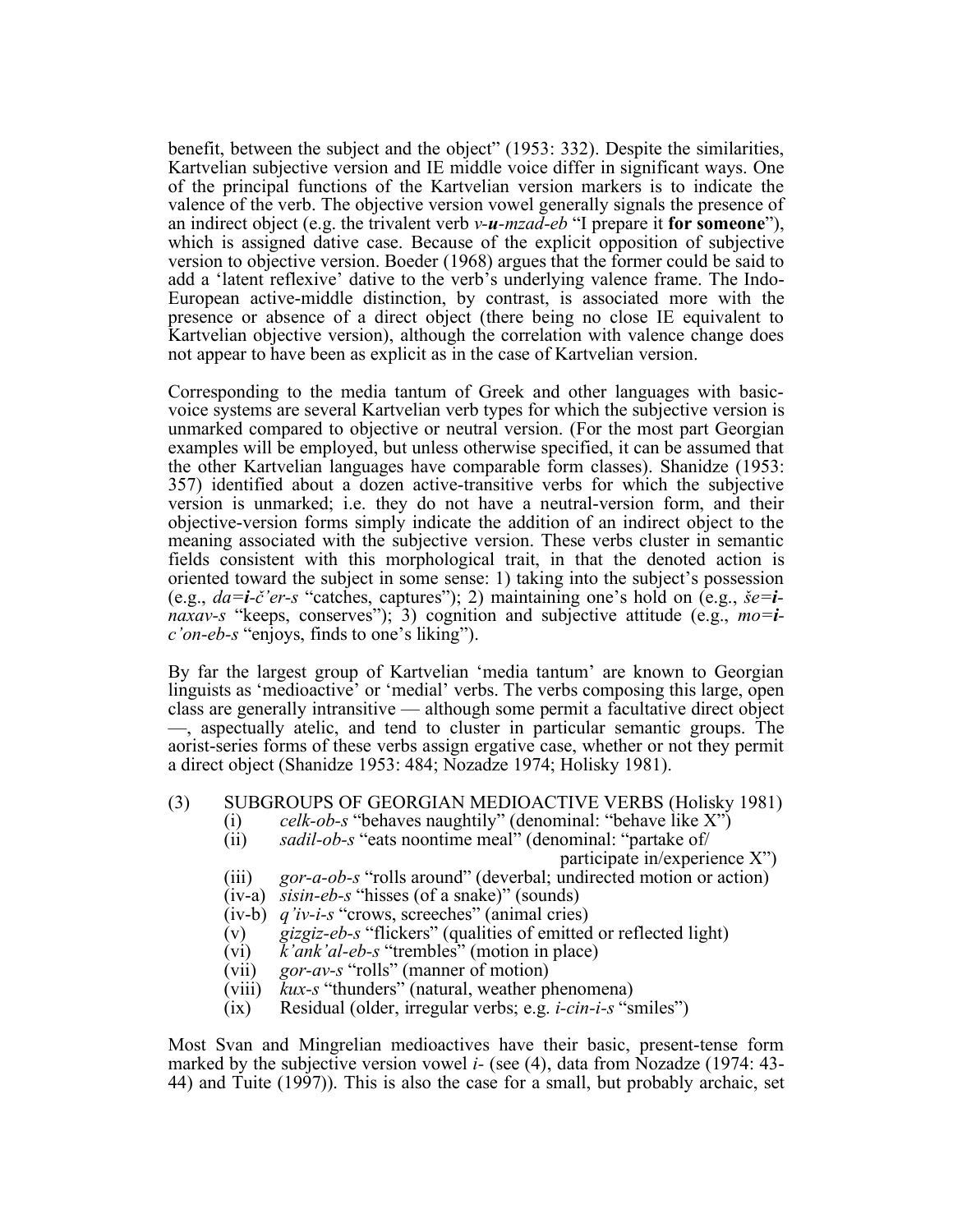of Georgian medioactives, e.g., *i-cin-i-s* "smiles"; *i-brʒv-i-s* "fights, combats"; *imyer-(i)-s* "sings" (Nozadze 1974: 36-37). According to Nozadze, the subjective version marked appeared in all forms of all Kartvelian medioactives in the past, but was progressively lost in the present-stem forms (and even in some Old Georgian and Mingrelian aorists, such as Mingr. *lal-u* "barked").

(4) Mingrelian medioactives Svan medioactives *i-bir-s* "sings" *i-γr-æ:l* "sings"<br>*i-ngar-s* "cries" *i-pšd-æ:l* "sighs *i-ngar-s* "cries" *i-pšd-æ:l* "sighs" *lal-un-s* "barks" *i-barcan-æ:l* "staggers around [drunk]" *sxap* '-*un-s* "dances" *q'u:l-i* "[cow] moos"  $q'u:l-i$  "[cow] moos"

Most Modern Georgian medioactives lack a version vowel in the present and imperfect, but all have future/aorist stems marked by the subjective version. The imperfective future of most Svan medioactives is likewise marked by the version vowel *i-* (Ch'umburidze 1986: 178-9). The neutral-version counterparts of Georgian and Svan medioactive future/aorist stems have causative meaning (cp. Georgian *i-du*γ*-eb-s* "it will boil", *a-du*γ*-eb-s* "s/he boils it"), paralleling Greek middle-active pairs such as *hepse-tai* "it boils" and *heps-ei* "s/he boils it".

# **2.2 Kartvelian deponents**

Georgian and Laz-Mingrelian have three different types of passive: 1) root passives, an archaic class originally marked by ablaut; 2) suffixal passives in *–d/ n,* which are principally inchoative; 3) prefixal passives. (Svan has the first and third type, but no clear trace of the second). Root passives have underlying intransitive case frames. Many of them denote spontaneous changes of state (Geo. *dn-eba* "melt", *lp'-eba* "rot", *c'q'd-eba* "break"), movement (*sxlt'-eba* "slip, come loose", *vard-eba* "fall", *dzvr-eba* "creep, squeeze through"), or other sorts of single-participant phenomena. Note that many Georgian root passives correspond to Greek middles (Bakker 1994: 30-32). Prefixal passives are marked by the version vowel *i-* if they have no indirect object, and by *e-* if they do. Unlike root passives, prefixal passives have underlying transitive case frames, and most, in fact, are linked to active-transitives. Compare the single-participant root passive *cxv-eb-a* "it (e.g. bread) bakes" to the prefixal passive *i-cx-ob-a* "it is being baked (by sb)", and its active counterpart *a-cx-ob-s* "s/he bakes it".

Sharing certain traits with the passives is the smaller class comprising Kartvelian mediopassive verbs. Some are monovalent: a handful of verbs indicating body position (*z-i-s* "sits", *c'ev-s* "lies"), and several dozen passives of state (*h-c'er-i-a* "is written", *q'r-i-a* "[multiple objects] lie scattered"). The large majority subcategorize for a morphological indirect object, which has many of the privileges of a grammatical subject. These include verbs of possession, emotion, physiological reaction, and the like (*a-kv-s* "has", *s-dzin-av-s* "sleeps", *u-q'var-s* "loves"). The present-imperfect stems of Kartvelian mediopassives are fairly diverse, whereas their future and aorist stems — which are clearly of more recent origin — are drawn from the prefixal passive paradigms: *c'ev-s* "lies", aorist *i-c'v-a*; *s-dzin-av-s* "sleeps", aorist *e-dzin-a*).

The *i-* of prefixal passives is identical to the marker of subjective version, and it has been argued that the former developed from the latter (Shanidze 1953: 317-8, 362-3; Imnaishvili 1968; Schmidt 1962). Whatever its origins might have been, in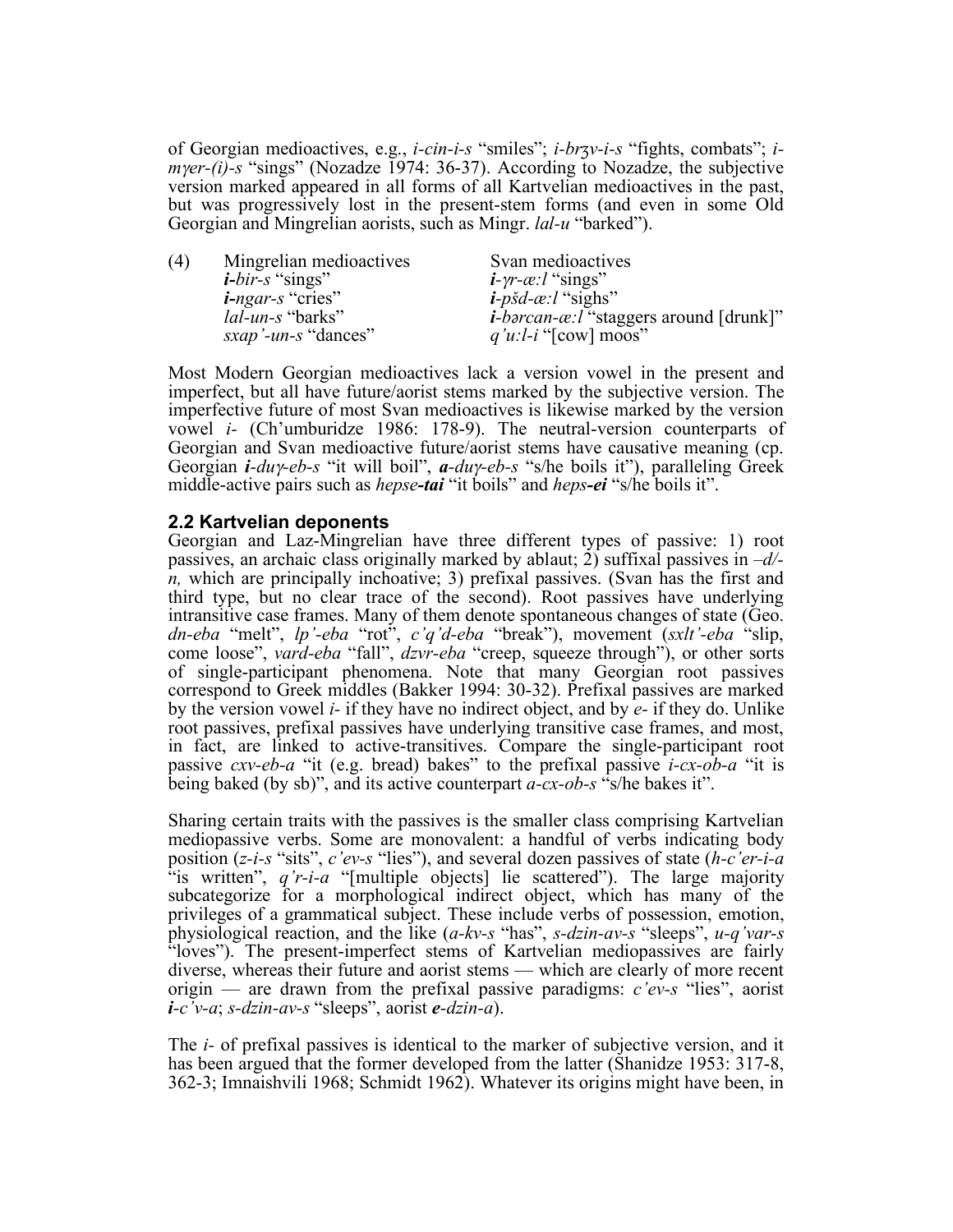the modern Kartvelian languages, the two verb types taken together cover much of the same semantic ground as the Greek middle voice:

- (5) Greek  $\lambda v \epsilon \tau \alpha \iota$  "looses for oneself; is loosed"
	- Geo. *i-xsn-i-s* (subjective-version active) "looses, undoes one's sthg [e.g. button]; looses for oneself"; aorist *ga=i-xsn-a;* Geo. *i-xsn-eb-a* (passive) "is loosed, undone"; aorist *ga=i-xsn-a*

But Kartvelian prefixal passives do not always have 'passive' meaning in the usual sense of the term. In the oldest Georgian texts (5th-8th c. AD), and in Svan and Mingrelian, one encounters numerous prefixal passives labelled 'deponents' by Georgian linguists, in that they appear to be "passive in form and active in meaning" (Shanidze 1953: 305; cp. Jorbenadze 1983, Sarjveladze 1987). Not infrequently, the same passive-diathesis verb permits both passive and deponent readings, e.g. *i-c'er-eb-a* 1) "is being written"; 2) "writes (regularly), communicates through writing". Rather than being characterized by defective paradigms, however, Georgian deponent passives are typically formed from verb stems that display most or all of the voice contrasts distinguished by the Kartvelian verb. All of the verbs listed below contrast with active, true passive, or medioactive verbs formed from the same root:

| DEPONENT (prefixal passive)                      | PRIMARY VERB FORM                                     |
|--------------------------------------------------|-------------------------------------------------------|
| <i>i-c'er-eb-a</i> "writes to somebody, informs" | c'er-s "writes" (active)                              |
| somebody through writing, letters"               |                                                       |
| <i>i-coxn-eb-a</i> "ruminates, eats in an ugly,  | <i>coxn-i-s</i> "ruminates, chews [cud]"              |
| unpleasant fashion"                              | (active)                                              |
| <i>i-p'udr-eb-a</i> "puts powder on one's face"  | <i>p'udr-av-s</i> "powders" (active)                  |
| $i$ -gin-eb-a "curses, utters curse-words"       | $\overline{a}$ -gin-eb-s "curses, swears at" (active) |
| <i>i-c'irp'l-eb-a</i> "sobs in an unattractive"  | e-c'irp'l-eb-a "[eyes] well up with                   |
| manner, blubbers"                                | tears" (passive)                                      |
| <i>i-k'bin-eb-a</i> "bites somebody or           | $h-k$ 'ben-s "bites" (medioactive)                    |
| something; has the habit of biting"              |                                                       |
| <i>i-naz-eb-a</i> "acts cute"                    | naz-ob-s "acts cute" (medioactive)                    |
| <i>i-q'ep-eb-a</i> "barks continuously"          | <i>q'ep-s</i> "barks" (medioactive)                   |

(6) Examples of Georgian deponents

Georgian deponents, like those of Latin, are clearly of the type PASS+, in that the vast majority of verbs with the same stem morphology are genuine passives, with a patient or other non-actor NP as morphological subject. I label a Georgian verb as a deponent only if: (i) it has passive morphology; (ii) it is opposed to an active or medioactive verb from the same stem; and (iii) the grammatical subjects of the passive and active verbs have the same thematic relation (agenthood) to their respective verbs. For example, the subject of the deponent *i-purtx-eb-a* "spits continually, sprays spit all the time" is assigned the same thematic role as that of the corresponding active *a-purtx-eb-s* "spits". Georgian deponents form a coherent set in both formal and semantic terms. Formally, they are prefixal passive verbs with active syntax. Semantically, deponents, in contrast to actives, express repeated, habitual actions, sometimes with the implication that they are characteristic of the subject. In a recent paper (Tuite 2002), I examined 78 deponents, as defined above, and divided them into semantic groups: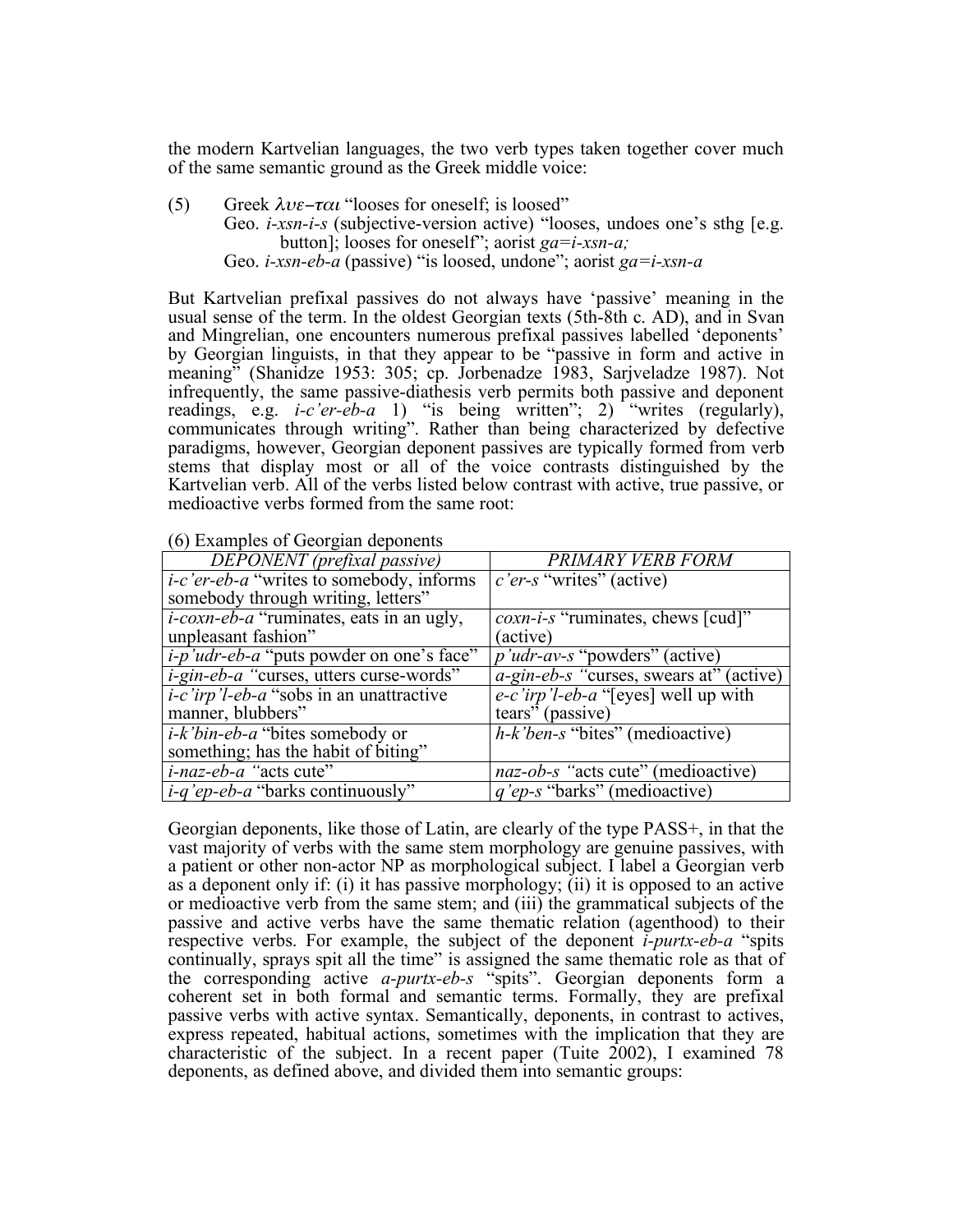## (7) Semantic subgroups of Georgian deponents

#### **TYPE I. base trivalent transitive**

**(A) GIVING**

*i-ʒlev-a* "gives to someone"

**(B) COMMUNICATION**

*i-t'q'v-i-s, e-t'q'vis* "will express in words [to sb]" These are the bivalent and trivalent futures of the verbs *ambobs* "says" and *e-ubn-eb-a* "tells". *i-t'q'obin-eb-a* "informs sb" *i-rc'mun-eb-a* "tries to convince sb"

#### **TYPE II. base bivalent transitive**

**(C) EATING**

*i-*γ*eč'-eb-a* "chews continually" *i-luk'm-eb-a* "eats with appetite, with enthusiasm" **(D) GAZE**

*i-b*γ*vir-eb-a* "stares menacingly"

*i-č'vrit'-eb-a* "peers into; examines carefully, at length"

## **(E) BODY-CENTERED ACTION**

*i-bert'q'-eb-a* "shakes off sthg (dust, water-drops, etc.) from oneself" *i-txup'n-eb-a* "smears (cosmetics) on one's face in unattractive fashion" **(F) AGGRESSION, CONTACT WITH OTHER'S BODY**

*i-k'ocn-eb-a* "kisses sb or sthg"

*i-rt'q'mevin-eb-a* "hits sb, beats"

*i-čxvlit'-eb-a* "(e.g. thorn) pokes sb or sthg; has the habit of poking"

## **TYPE III. base intransitive or semi-transitive (medioactive) (G) FACIAL**

*i-*γ*im-eb-a* "a smile comes over one, laughs slightly"

*i-cingl-eb-a* "sobs in an unattractive manner, with nose running" **(H) MOVEMENT, BEHAVIOR**

# *i-p'ranč'-eb-a, e-p'ranč'-eb-a* "flirts, acts cute, coquettish (to excess)" *i-purtx-eb-a* "spits continually, sprays spit all the time (from the mouth)" **(I) SPEECH-ACT**

*i-loc-eb-a* "pronounces words of blessing; blesses, toasts sb"

*i-xvec'-eb-a, e-xvec'-eb-a* "asks for sthg imploringly"

## **(J) COMITATIVE RELATIVE DEPONENT VERBS**.

*e-lap'arak'-eb-a* "speaks with sb" (medioactive *lap'arak'-ob-s* "speaks") *e-k'amat-eb-a* "argues with sb" (medioactive *k'amat-ob-s* "argues")

Many deponents, those of Types II and III in particular, signal a shift of focus from the end-point to the contours of action denoted by the verb (esp. its appearance, impression made on observers). Whereas the medioactive verb *coxn- i-s* "chews" is normally said of ruminant animals, with a direct object describing the grass, cud, etc. being masticated, its deponent counterpart *i-coxn-eb-a* is intransitive, and tends to be employed when the speaker wishes to emphasize the leisurely, repetitive nature of the chewing (when speaking of an animal), or to express a negative impression of a person making similar mouth movements (e.g. a child chewing gum). A sizeable proportion of deponents have a distinctly expressive nature, a feature they share with certain types of medioactive verbs (Holisky 1981), but one that is commonly deployed to point out or sanction someone's unseemly, puzzling, irritating or socially inappropriate behavior. For this reason, deponents are not infrequently uttered in the 2nd person, either with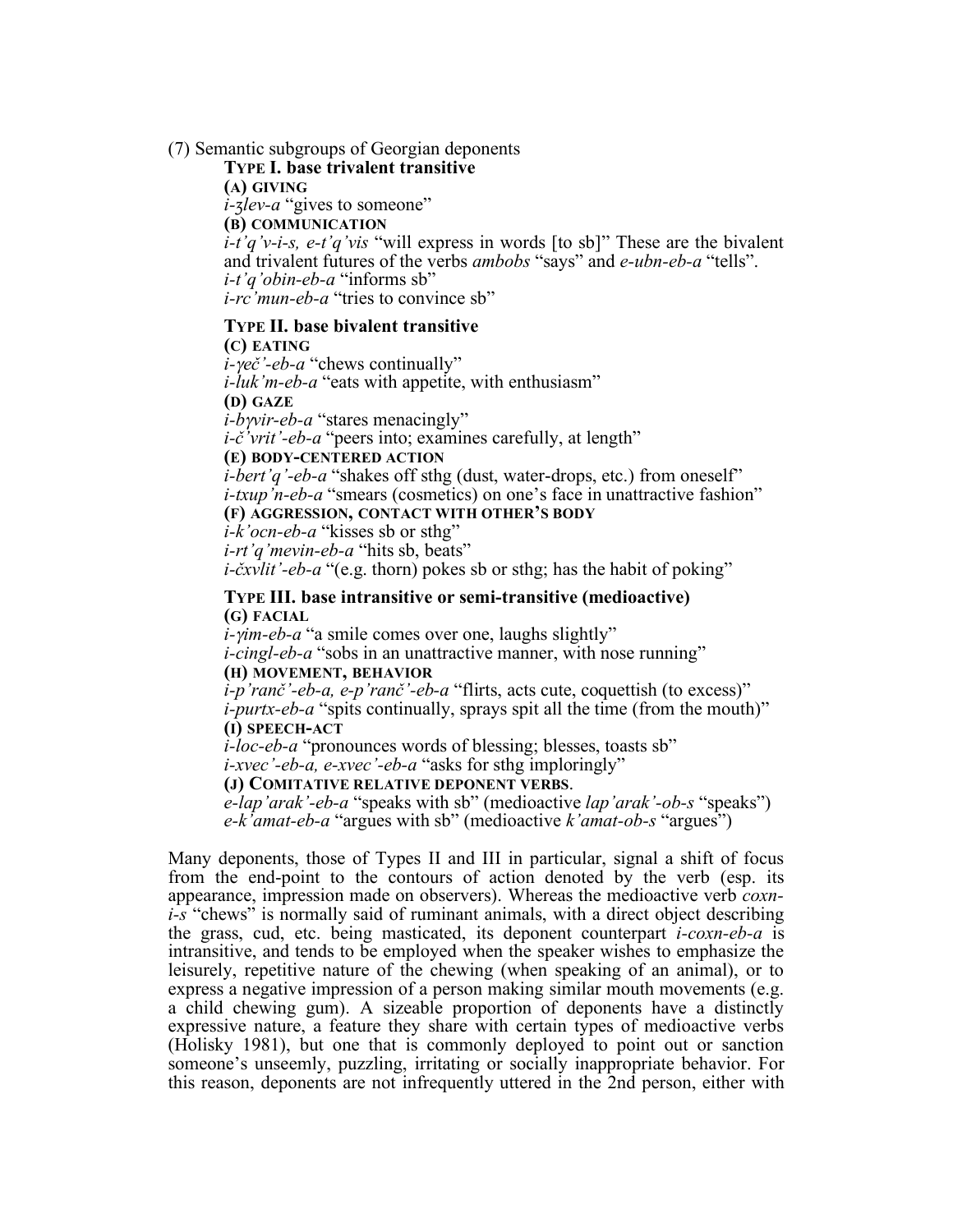the negative-imperative particle *nu* "don't" *(nu icinglebi!* "Stop blubbering!"), or in the exasperated-question format *ras/rad i-X-eb-i*?! "Why do you [insist on, keep on] X-ing?!".

Type I and II deponents are generally characterized by valence reduction relative to the corresponding active-transitive, although the valency change is not accompanied by diathesis shift, as would be expected with a passive verb. In the case of Type I deponents, it is the INDIRECT object which is backgrounded, whereas the direct object may be expressed as a dative-case NP.<sup>3</sup> Type II deponents are almost always intransitive, with backgrounding of the direct object. In this respect, Modern Georgian morphosyntax shares some features with the 'primary-object language' type proposed by Dryer (1986) and Blansitt (1984). Such languages are characterized by morphosyntactic operations which treat notional indirect objects, and the notional direct objects of verbs that lack indirect objects, as a distinct grammatical relation ('primary object'). The primary object relation is accorded a greater morphosyntactic prominence than the 'secondary object' relation, by which is meant the notional direct objects of verbs which also have indirect objects. In other words, Type I and II Georgian deponents have the profile of a type of antipassive, albeit one that backgrounds the 'primary object' rather than the direct object. Those deponents formed from verbs which are already intransitive (Type III deponents), as we have seen, do not reduce the valence, and some — the comitatives — actually increase it.

# **3 Liminal morphosyntax in Kartvelian and elsewhere**

The basic verb-argument structures of Kartvelian subjective version and deponents can be represented schematically as in the following diagrams. (Following Boeder 1968, I have included a 'latent reflexive dative' in the argument structure of the subjective version. I make no claims concerning the deep-structural 'reality' of this virtual indirect object, except to the extent that it captures the nature of the contrast between subjective and objective version).



I will conclude with some preliminary observations concerning similarities and differences between Kartvelian TRANS— and PASS+ verb classes, and the Greek and Latin forms to which they have been compared. I wish to point out interesting differences in the historical trajectories of liminal verb types which reflect, at least in part, their position in a more or less richly elaborated set of contrasting verb types (cp. Barðdal and Molnár 2003 on the Scandinavian

<sup>&</sup>lt;sup>3</sup> A similar backgrounding of the indirect object accompanies the shift from neutral to subjective version for a handful of trivalent verbs identified by Shanidze (1953: 338), although in these cases the diathesis remains active. Cp. *s-txov-s* "asks s.o. for sthg.", *i-txov-s* "asks for sthg."; *h-p'arav-s* "steals sthg. from s.o.", *i-p'arav-s* "steals sthg.".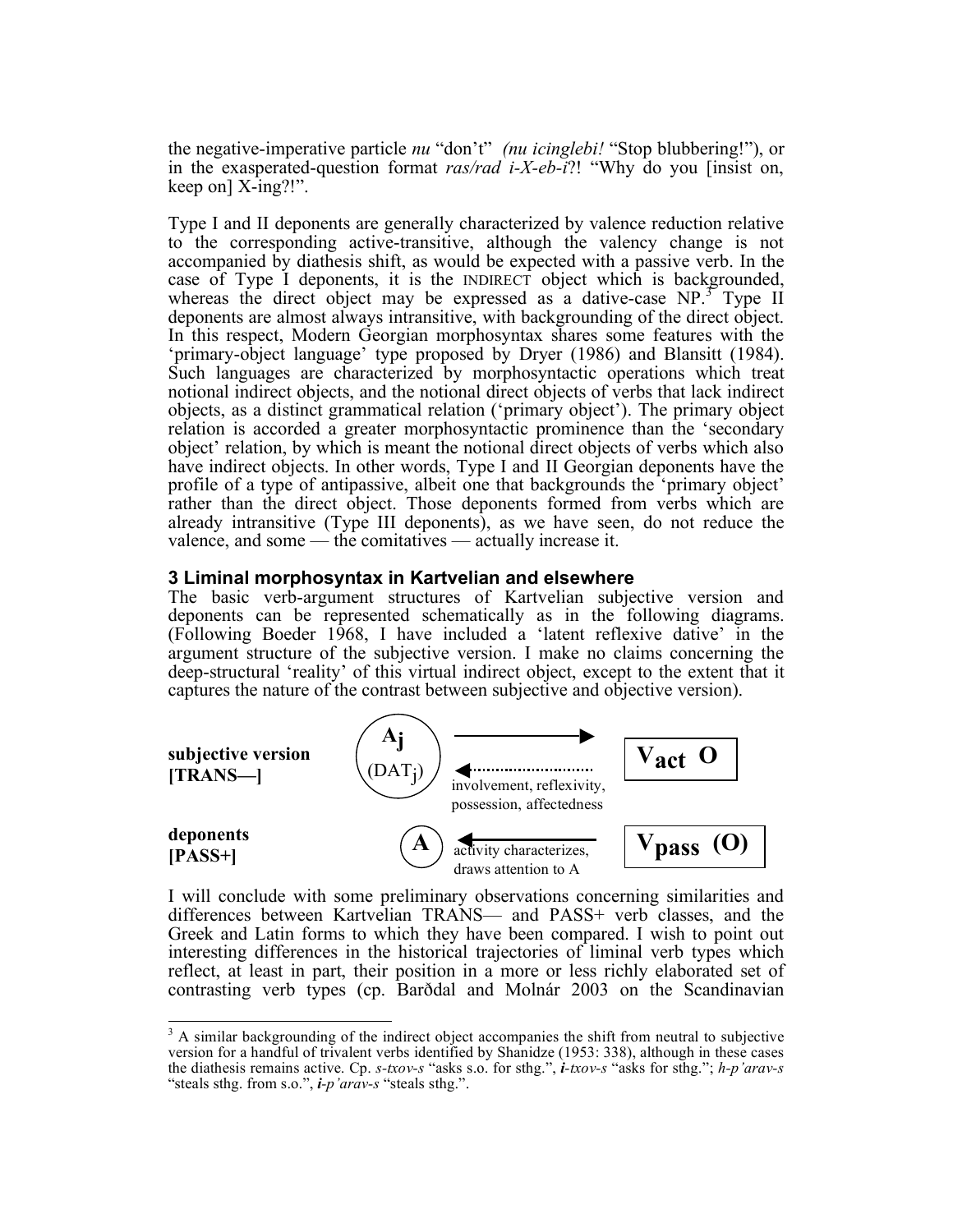passive), and the susceptibility of TRANS— and PASS+ verb types to expressive specialization. This latter tendency derives from the nature of the morphosyntactic hybridity of the construction types shown above, which serves to foreground the grammatical subject AS subject.

# **3.1 Middle voice and subjective version**

On the basis of her comparison of basic voice systems in over thirty languages, Kemmer (1994) identified a range of 'situation types' which tend to be designated by verbs marked by middle morphology. Taken together, Kartvelian active and medioactive subjective-version verbs correspond to some but far from all of the situation types composing Kemmer's middle-voice prototype.

|                  | (o) isartvenan vero elasses corresponding to iscilliner s'shuation types |                                                                               |
|------------------|--------------------------------------------------------------------------|-------------------------------------------------------------------------------|
| Kemmer's         | Greek middles $(MT =$                                                    | Kartvelian equivalent $(SV =$                                                 |
| situation types  | medium tantum)                                                           | subjective version)                                                           |
| 1. Grooming or   | xureo-mai "I shave                                                       | SV OF ACTIVE VERB, DEPONENT:                                                  |
| body care        | myself"                                                                  | $v$ - <i>i-p'arsav</i> "I shave myself"                                       |
|                  |                                                                          | $v$ - <i>i-bert'q'eb-i</i> "I shake off"                                      |
| 2. Nontransla-   | hallo-mai "I spring, leap"                                               | MEDIOACTIVE, DEPONENT:                                                        |
| tional motion    | (MT)                                                                     | <i>v-xt'unaob</i> "I jump up and down"                                        |
|                  |                                                                          | (future: $v$ - <i>i-xt'unav-eb</i> );                                         |
|                  |                                                                          | <i>v</i> - <i>i</i> -zmoreb- <i>i</i> "I stretch my limbs"                    |
| 3. Change in     | kathezo-mai "I sit down"                                                 | <b>ROOT PASSIVE:</b>                                                          |
| body posture     | (cp. stative <i>hê-mai</i> "I am                                         | $da=v$ -jd-eb-i "I sit down" (cp. stative                                     |
|                  | sitting")                                                                | future $v$ - <i>i</i> - <i>jd</i> - <i>eb</i> - <i>i</i> "I will be sitting") |
| 4. Translational | aphiknéo-mai "I arrive,                                                  | <b>ROOT PASSIVE:</b>                                                          |
| motion           | come to" $(MT)$                                                          | <i>mi</i> =ved-i "I arrived, came to"                                         |
| 5. Naturally re- | <i>marna-mai</i> "I fight, do                                            | <b>COMITATIVE DEPONENT:</b>                                                   |
| ciprocal events  | battle with/against" (MT)                                                | v-e-brdzv-i "I fight against"                                                 |
| 6. Indirect      | ktao-mai "I acquire, pro-                                                | SV OF ACTIVE VERB:                                                            |
| middle           | cure for myself" $(M\bar{T})$                                            | <i>v</i> - <i>i</i> - <i>dzen</i> "I procure, obtain"                         |
| 7. Emotion       | musatto-mai "I loathe,                                                   | INDIRECT (MEDIO)PASSIVE:                                                      |
| middle           | feel disgust $(at)$ " (MT)                                               | $m$ -e-zizy-eb-a "I loath"                                                    |
| 8. Emotive       | knuzao-mai "I whine,                                                     | MEDIOACTIVE, DEPONENT:                                                        |
| speech actions   | whimper" $(MT)$                                                          | $v-c'$ <i>k'mut'un-eb</i> "I whimper" (future:                                |
|                  |                                                                          | $v$ - <b>i</b> -c'k'mut'un-eb);                                               |
|                  |                                                                          | $v$ - <i>i-xvec</i> '-eb- <i>i</i> "I implore, beg"                           |
| 9. Cognition     | oio-mai "I expect,                                                       | SV OF ACTIVE VERB, INDIRECT                                                   |
| middle           | suppose, believe" (MT)                                                   | (MEDIO)PASSIVE:                                                               |
|                  |                                                                          | $ga=v-i-geb$ "I will understand";                                             |
|                  |                                                                          | $m$ -gon-i-a "I suppose" (m-e-gon-eba)                                        |
| 10. Spontane-    | sapruno-mai "become                                                      | <b>ROOT PASSIVE:</b>                                                          |
| ous events       | rotten, stinking" (MT)                                                   | <i>lp'-eb-a</i> "it rots"                                                     |

(8) Kartvelian verb classes corresponding to Kemmer's situation types

As mentioned earlier, there are subgroups of medioactive verbs which describe undirected motion and the production of various kinds of noise and emotional displays (Kemmer's types  $\overline{2}$  and 8). Actives with unmarked subjective-version paradigms cluster in types 6 and 9. Deponent passives alternate with active or medioactives in situation types 1, 2 and 8; and comitative deponents (group J) have a specialized function which largely corresponds to Kemmer's type 5. Much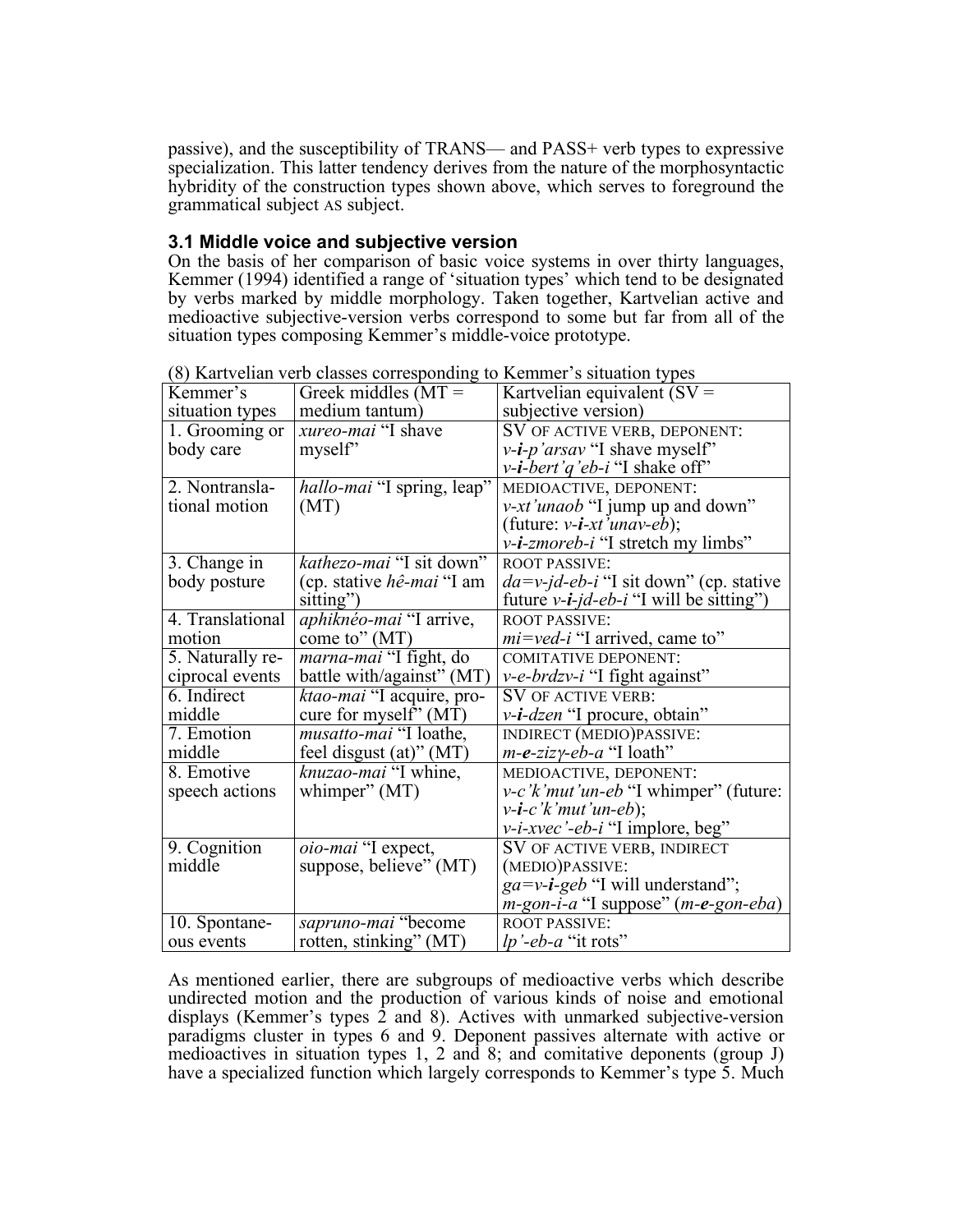of the non-overlap between Kemmer's situation types and Kartvelian subjective version can be attributed to the history of the Kartvelian verbal system, and the association of version with transitivity and lexical aspect at different periods. Nozadze (1974) was cited earlier as having argued that all forms of medioactive verbs were originally marked by the version vowel *i-*. The evidence does not unambiguously support this reconstruction, however. It was noted that the two atelic verb classes — medioactives and mediopassives — have hybrid paradigms with distinct present-imperfect and future-aorist stems. The latter are formally identical to subject and objective-version actives in the case of medioactives, and to *i-* and *e-* prefixed passives in the case of mediopassives. <sup>4</sup> In Old Georgian, and also in some Laz and Mingrelian dialects, medioactive aorists without the version vowel are attested (Nozadze 1974: 39, 42, 44). This is also the case for the Old Georgian aorists of monovalent mediopassives (Shanidze 1953: 500-501).

|              | present                 | future           | Modern Geo.   Old Geo.       |                 |  |
|--------------|-------------------------|------------------|------------------------------|-----------------|--|
|              |                         |                  | aorist                       | aorist          |  |
| medioactive  | $q'$ iv-i-s "crows"     | $i$ -q'iv-l-eb-s | $\left  i-a' \right $ iv-l-a | $q$ 'iv-a       |  |
| absolute     | dga-s "stands"          | $i$ -dg-eb-a     | $i$ -dg-a                    | $dg-a$          |  |
| mediopassive |                         |                  |                              |                 |  |
| relative     | h-c'er-i-a "is written" | e-c'er-eb-a      | e-c'er-a                     | $(x)$ -e-c'er-a |  |
| mediopassive |                         |                  |                              |                 |  |

|  | (9) future and aorist stems of medioactive and mediopassive verbs |  |  |  |  |
|--|-------------------------------------------------------------------|--|--|--|--|
|  |                                                                   |  |  |  |  |

It is quite possible, then, that subjective version was originally limited to telic verbs with transitive deep-case frames. At this stage, as still can be deduced from Old Georgian evidence, only the two telic verb classes (actives and passives) would have had the full complement of tense-aspect paradigms. Atelic verbs (statives, activity verbs, verba sentiendi, etc.) would not have had distinct presentimperfect (durative aspect) and aorist (punctual aspect) stems, employing one or the other but not both. Later, in the context of a major realignment of the Kartvelian aspectual system from one centered around the opposition between durative and punctual stem types to one according greater prominence to the perfective/imperfective opposition (Mach'avariani 1974; Schmidt 1984), the paradigms of the atelic verb classes began to expand through the recruitment of forms from other verb types (Tuite 1994, 1996), and in particular, from the subjective-version actives and prefixal passives. As a consequence the distribution of the Kartvelian subjective version has come to overlap that of the Greek middle voice more than it would have in the past. Nonetheless, there has been no extension of subjective version to situation types 3, 4 and 10, these fundamentally single-participant events being denoted by root passives in Kartvelian.

 <sup>4</sup> The version vowel *e-* is, for the most part, the 'objective-version' counterpart to the *i-* of prefixal passives, in that it signals the presence of an indirect object of whatever sort (cp. *X-NOMINATIVE igzavn-eb-a* "X is sent"; *X-NOMINATIVE Y-DATIVE e-gzavn-eb-a* "X is sent to/for Y; Y's X is sent"). In Georgian (especially Old Georgian) and Svan, however, *e-* appears in a handful of bivalent medioactive verbs, e.g. Old Georgian *e-glov-da* "mourned for s.o.", Svan *x-e-lde*<sup>γ</sup> "[shepherd] herds [flocks]". This curious distribution, not attested in Laz-Mingrelian, may be a secondary effect of the spread of *i*-version to atelic verbs, paralleling the adoption of *i*-version future and aorist stems by monovalent mediopassives, and *e*-version stems by those subcategorizing for an indirect object. (The well-known occurrence of  $-e$ - in the  $1<sup>st</sup>$  and  $2<sup>nd</sup>$ -person aorist of the Georgian verb "give" (*mi-v-e-c-[i]* "I gave sthg. to s.o.") probably derives from an original version vowel *\*a-* modified by umlaut linked to prehistoric stress shift in the past indicative paradigms).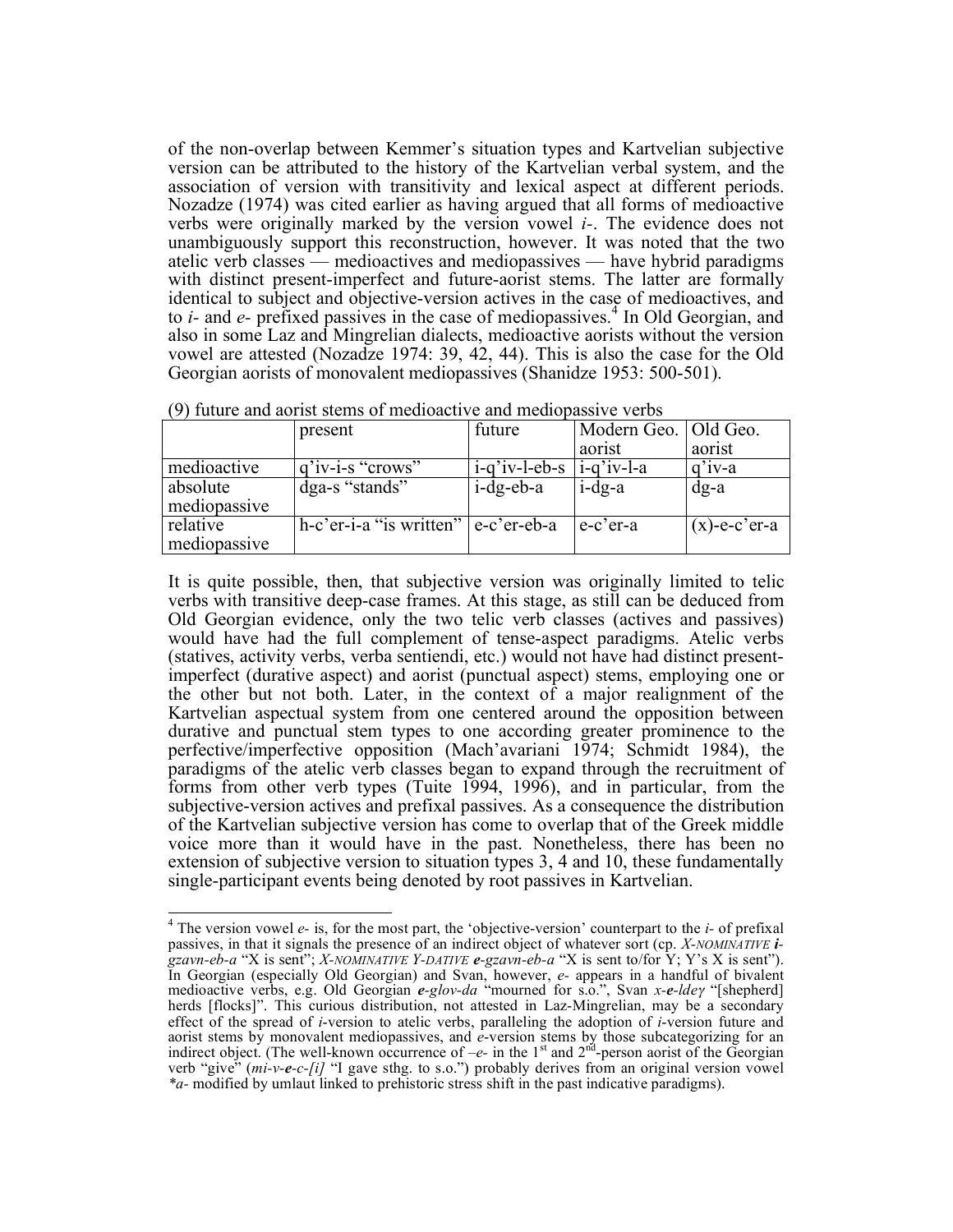# **3.2 Deponents and cryptoantipassives**

Although structurally parallel to Georgian deponents, the *sequor*-type verbs of Latin retain unmistakable traces of their origins in the IE middle voice. Alongside deponents lacking active-voice counterparts, Latin retained a subgroup of 'mediopassive' verbs (Flobert 1975: 382-386), with semantic ranges comparable to those of Greek middles: *lavor* "I am washed, I wash myself" vs. active *lavo* "I wash"; *relaxor* "I relax myself" vs. active *relaxo* "I loosen, unbend" (cp. Kemmer 1993: 16-26). From the earliest Roman literature, most notably in the plays of Plautus, Flobert (1975: 42-91) extracted a diverse set comprising some 270 deponents, which he divides into the following classes:

(10) Deponents from the time of Plautus ( $2<sup>nd</sup>$  c. BCE), glossed by Flobert (1975) PRIMARY DEPONENTS: *loquor* "parler" INCHOATIVES: *irascor* "se mettre en colère"

FREQUENTATIVES: *loquitor* "bavarder"

DENOMINALS:

(a) PREDICATIVE ("process of identification between the subjet and the concept marked in the verbal root" p. 66):

*parasitor* "faire le parasite"

(b) SITUATIVE:

- (i) centripetal ("acquisition, provision", p. 75):
	- *lignor* "s'approvisionner en bois"
- (ii) centrifugal ("be within, lose oneself in; make use of", p. 77) *bacchor* "être en proie au délire bachique"

In subsequent periods, newly attested deponents are primarily of denominal origin, belonging to Flobert's predicative and situative groups. In semantic terms they resemble Georgian medioactives, especially Holisky's groups (i) and (ii), in fig. (3). Some ancient deponents shift to the active voice, but, curiously, Flobert notes as well a significant number of new deponent forms of verbs already attested as actives. These become increasingly numerous throughout Late Antiquity, from the 3rd c. AD onward; Flobert counted over 500 in works from the final centuries of Latinity (1975: 509). What is interesting about these variant deponents is the nature of their contrast to actives formed from the same root. Unlike regular *–r* verbs, which contrast syntactically (as passives), these later deponents have the same syntax as their active counterparts, but are described by Flobert (1975: 208-209) as having more expressive, intensive meanings:

(11) *(in)lacrimor* "I dissolve into tears" vs. *lacrimo* "I shed tears, weep" *mendicor* "I am reduced to begging" vs. *mendico* "I beg, ask for alms" *luxurior* "I am wanton, licentious, indulge to excess" vs. *luxurio* "I am luxuriant, abound"

The association of this verb type with subject-characterizing and attention-getting behavior is, I believe, structurally conditioned. Like Georgian deponents — and unlike the old Latin 'mediopassives', which continue the IE middle voice — the new Latin deponents of Late Antiquity arose in a voice category which was constituted primarily by passives. They appear, therefore, to be a PASS+ comparable to Type III Georgian deponents, accompanied by a shift of focus from the end-point to the action itself, and its relation to the subject.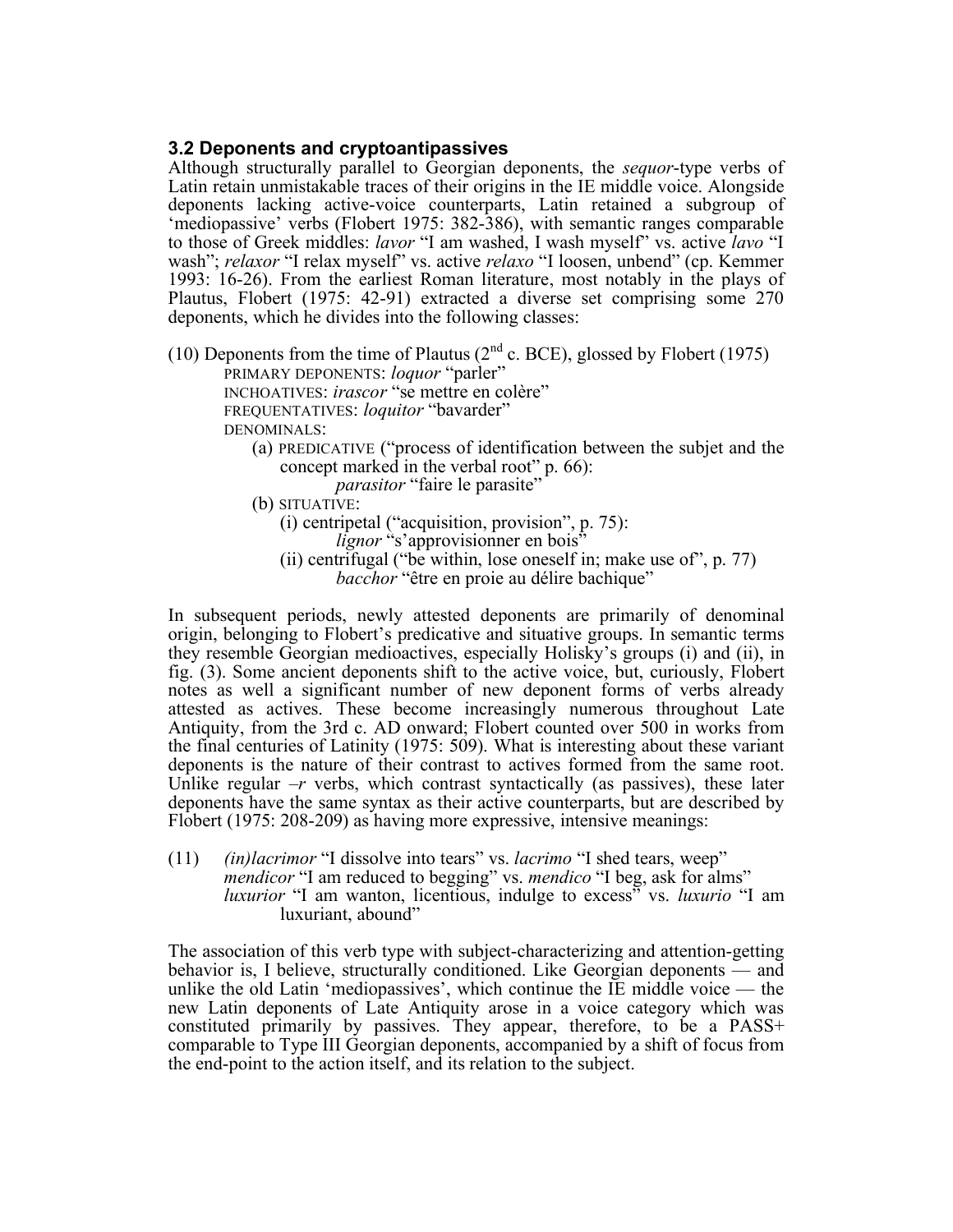In the final stages of Latin literature examined by Flobert, that of the 7th-8th centuries, new deponents are attested in unusual abundance, many of them apparently nonce formations. While some of the innovations appear in the semantic fields already mentioned, a large number have no clear precedent in the deponents from earlier times, when the gap between the written standard and the spoken vernacular was not so wide. According to the evidence provided by the texts of this period, "le système est complètement bouleversé et c'est le réfléchi qui produira désormais des 'déponents' (*reflexiva tantum*)" (Flobert 1975: 270). The new deponents Flobert refers to appear to have been forged in the mold of the grammatical system of the Romance vernaculars, which had lost the synthetic passive voice, and were increasingly employing reflexives with middle-like meaning. Many deponents of this final period correspond to reflexives in modern Romance languages: *eor* "go" (cp. *îre sê,* Spanish *irse*); *fugior* "flee" (cp. *sibi fugere,* Spanish *fugarse*). These new reflexive-based 'deponents' seem far closer to the TRANS— type rather than PASS+, with a semantic range similar to the old IE middle voice. At the end of its lifespan, the Latin –r conjugation returned to the stream where it had been spawned over a millennium earlier, after a long career as a passivizer.

Also bearing a remarkable similarity to Georgian deponents, especially those of Types II and III, are Russian passive-reflexive verbs, marked by the suffix *–sja*, used with what Vinogradov (1972: 635) calls 'active-objectless meaning'. Among the examples he cites are: *Sobaka kusaet-sja* "The dog bites, has a habit of biting" (cp. Georgian *ik'bineba*); *Krapiva žžët-sja* "The nettle (in general) stings" (cp. Georgian *ičxvlit'eba*); [This wall has just been painted] *i potomu pačkaet-sja* "and therefore it dirties" (i.e. it will dirty anyone that comes in contact with it; Babby 1975: 324). These 'active-objectless' verbs contrast with unmarked actives in two principal respects: 1) if transitive, they do not appear with an overt direct object, but rather imply a generic, usually human, patient; 2) the activity designated by the verb is interpreted as a "characteristic, distinctive trait of the subject itself (*xarakterističeskaja, otličitel'naja čerta samogo sub"ekta*)". I will provisionally dub this type of construction 'cryptoantipassivization', in that these antipassives wear the guise of regular passives, without any distinguishing morphological mark.<sup>5</sup> Jóhanna Barðdal (p. c.) informs me that cryptoantipassives also occur in Swedish (*hunden bit-s* "the dog bites, has a tendency to bite people"), where *–s*, like Russian *–sja*, is an old reflexive clitic which has come to function principally as a passivizer. According to Geniušiene≥, cryptoantipassives also occur in Lithuanian, Latvian, several Turkic and Finno-Ugric languages, and elsewhere (1987: 83-6, 314-5). I intend to study the cryptoantipassive phenomenon more thoroughly in the near future; my impression at present is that this curious hybrid can arise when an old reflexive and/or middle morpheme has taken on many of the functions of a marker of passive voice, but enough old deponents remain in use to provide an alternate syntactic pattern. In the case of Georgian, it would presumably be archaic deponents such as *v-i-t'q'v-i* "I [will] say" (cp. the Mingrelian deponent  $v-i-i'q-u-u-k$  "I say", which is a close cognate both

<sup>&</sup>lt;sup>5</sup> The subject-characterizing intransitives ('depatientives') described in To'aba'ita and some other Oceanic languages are closely similar in semantic terms to cryptoantipassives. Depatientive morphology stems from a Proto-Oceanic 'plurality of relations' marker, the primary function of which is to signal reciprocal, collective or iterated action, typically accompanied by backgrounding of the underlying direct object (Lichtenberk 1991, 2000).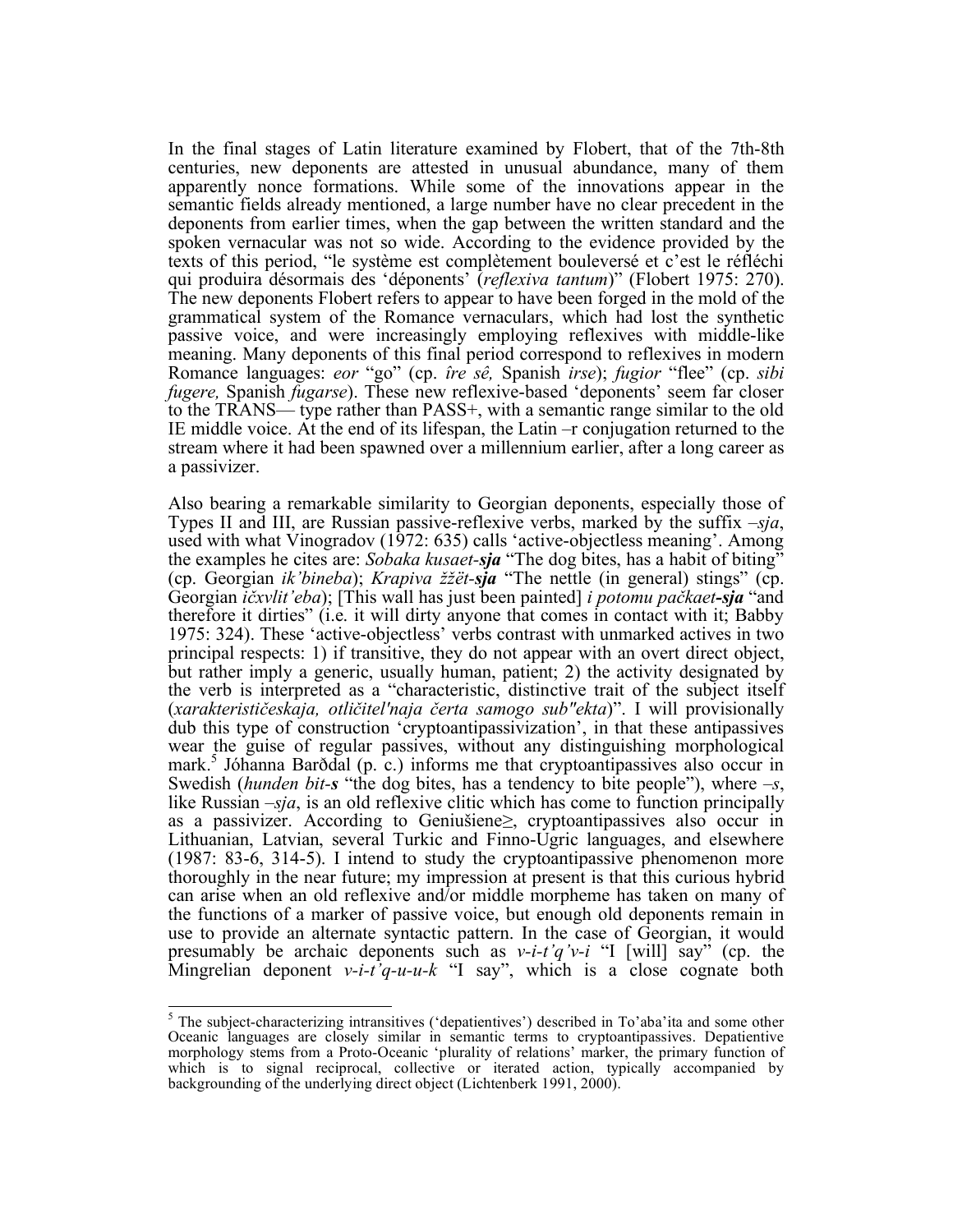morphosyntactically and phonologically; Q'ipshidze 1914/1994) which planted the seed for Type II and III expressive, subject-characterizing deponents.

#### **Acknowledgments**

The numerous shape-changes that this paper has undergone as it evolved from abstract to oral presentation to printed text are due, in no small measure, to data and thought-provoking comments provided by friends and colleagues. My special thanks go to Johanna Nichols, Jóhanna Barðdal and Kjartan Ottosson, for insightful remarks and helpful parallels from Nakh and Scandinavian data; and to Greville Corbett, for sharing his new definition of deponency. As usual, I take all responsibility for the fate of their input after its delivery to my e-mail in-box.

#### **References**

Aronson, Howard. 1982. On the status of version as a grammatical category in Georgian. *Folia Slavica* 5: 66-80.

Babby, Leonard H. 1975. Transformational analysis of transitive *–sja* verbs in Russian. *Lingua* 35: 297-332.

Bakker, Egbert. 1994. Voice, aspect, and Aktionsart: middle and passive in ancient Greek. *Voice: form and function,* ed. by Barbara Fox and Paul J. Hopper: 23-47. Amsterdam: J. Benjamins.

Barðdal, Jóhanna and Molnár, Valéria. 2003. The passive in Icelandic — compared to Mainland Scandinavian. *Structures of focus and grammatical relations,* ed. by Jorunn Hetland and Valéria Molnár: 231-261. Tübingen: Max Niemeyer Verlag.

Benveniste, Émile. 1950/1976. Actif et moyen dans le verbe. *Problèmes de linguistique générale I*: 168-175. Paris: Gallimard.

Blansitt, Edward L. 1984. Dechticaetiative and dative. *Objects: towards a theory of grammatical relations,* ed. by F. Plank: 127-150. Orlando: Academic Press.

Boeder, Winfried. 1968. Über die Versionen des georgischen Verbs. *Folia Linguistica* 2: 82-151.

Ch'umburidze, Zurab. 1986. *mq'opadi kartvelur enebši* (The future tense in the Kartvelian languages). Tbilisi: Tbilisi State University Press.

Corbett, Greville G. 1999. Defectiveness, syncretism, suppletion, 'deponency': four dimensions for a typology of inflectional systems. Guest lecture at the Second Mediterranean Meeting on Morphology, 10-12 September 1999, Lija, Malta.

Deeters, Gerhard. 1930. *Das kharthwelische Verbum: vergleichende Darstellung des Verbalbaus der südkaukasischen Sprachen.* Leipzig: Markert und Petters.

Dryer, Matthew. 1986. Primary objects, secondary objects and antidative. *Language* 62: 808-845.

Duhoux, Yves. 2000. *Le verbe grec ancien : éléments de morphologie et de syntaxe historiques.* 2. éd., rev. et augm. Louvain-la-Neuve: Peeters.

Flobert, Pierre. 1968. Déponent et passif en italique et en celtique. *BSLP* 63: x-xiv.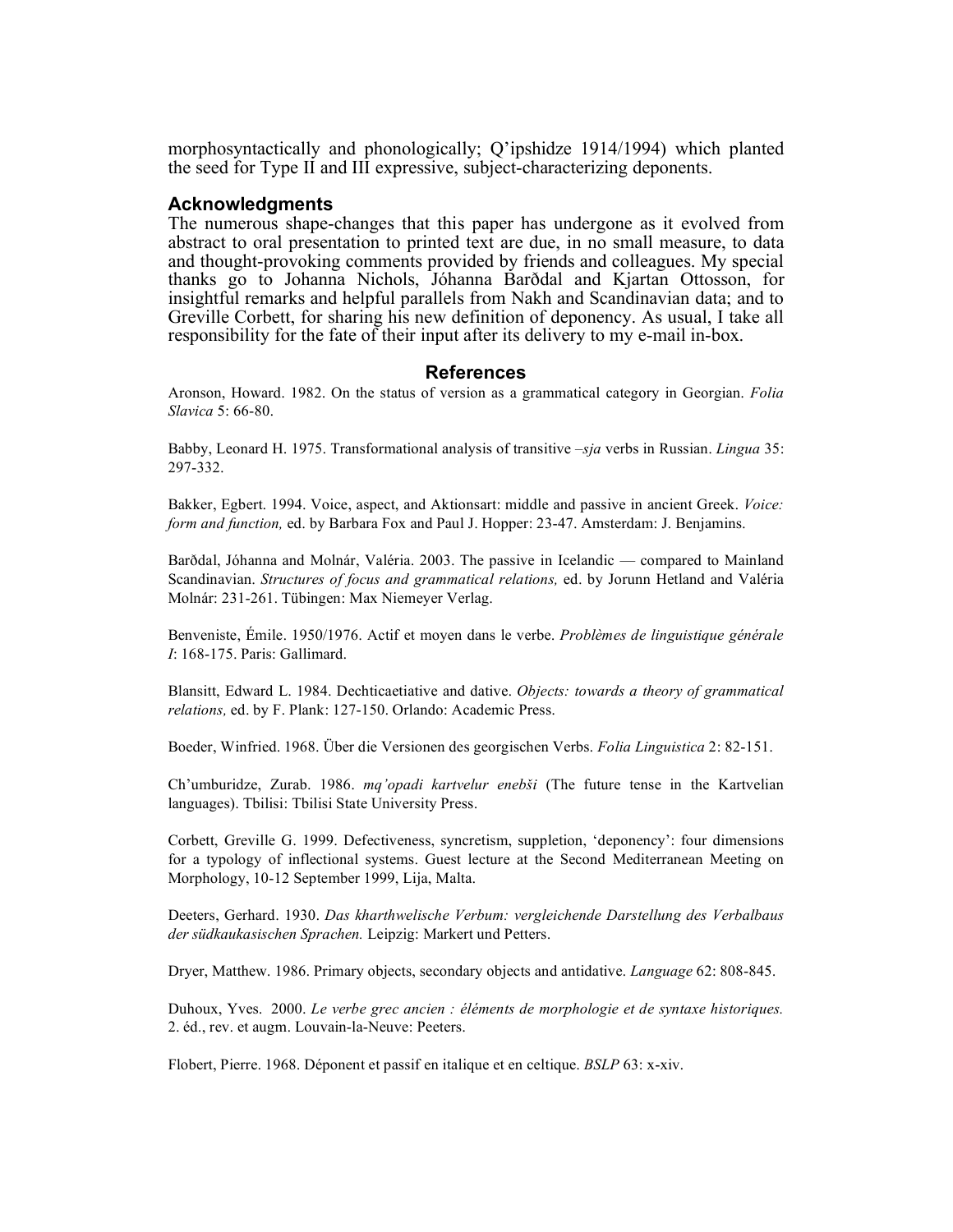Flobert, Pierre. 1975. *Les verbes déponents latins des origines à Charlemagne.* Paris: Belles lettres.

Geniušienė, Emma. 1987. *The typology of reflexives.* Berlin: Mouton de Gruyter.

Gonda, Jan. 1960. Reflections of the Indo-European medium. *Lingua* 9: 30-67, 175-193.

Holisky, Dee Ann. 1981. *Aspect and Georgian medial verbs*. Delmar, New York: Caravan Press.

Imnaishvili, Ivane. 1968. vnebiti gvaris zmnata taviseburebani ʒvel kartulši (Characteristics of passive-voice verbs in Old Georgian). *Dzveli kartuli enis k'atedris šromebi* 11: 27-54.

Jorbenadze, Bessarion. 1983. *zmnis xmovanp'repiksuli c'armoeba kartulši.* (Vowel-prefix derivation of the verb in Georgian). Tbilisi: Tbilisi University Press.

Kemmer, Suzanne. 1993. *The middle voice.* Amsterdam and Philadelphia : J. Benjamins Pub. Co.

Kemmer, Suzanne. 1994. Middle voice, transitivity, and the elaboration of events. *Voice: form and function,* ed. by Barbara Fox and Paul J. Hopper: 179-230. Amsterdam: J. Benjamins.

Klaiman, M. H. 1988. Affectedness and control: a typology of voice systems. *Passive and voice,* ed. by Masayoshi Shibatani: 25-83. Amsterdam: J. Benjamins.

Kurzová, Helena. 1993. *From Indo-European to Latin: the evolution of a morphosyntactic type.* Amsterdam: J. Benjamins.

Lichtenberk, Frantisek. 1991. Reciprocals and depatientives in To'aba'ita. *Currents in Pacific linguistics: papers on Austronesian languages and ethnolinguistics in honour of George W. Grace*, ed. by Robert Blust. *Pacific linguistics* C-117: 171-183. Canberra: Research School of Pacific Studies, Australian National University.

Lichtenberk, Frantisek. 2000. Reciprocals without reflexives. *Reciprocals: forms and functions,* ed. by Zygmunt Frajzyngier and Traci S. Curl: 31-62. Amsterdam: J. Benjamins.

Mach'avariani, Givi. 1974. aspekt'is k'at'egoria kartvelur enebši (The category of aspect in the Kartvelian languages). *Kartvelur enata st'rukt'uris sak'itxebi* 4: 118-141.

Monteil, Pierre. 1970. *Éléments de phonétique et de morphologie du latin.* Paris: Nathan.

Nozadze, L. 1974. medioakt'iv zmnata c'armoebis zogi sak'itxi kartulši (c'inasc'ar moxseneba). (Some issues concerning the formation of medioactive verbs in Georgian (preliminary report)). *Iberiul-k'avk'asiuri enatmecniereba* 19: 25-53.

Q'ipshidze, Iosep. 1914/1994. *Grammatika mingrel'skago (iverskago) jazyka s xrestomatieju i slovarem.* St. Petersburg: Imper. Akad. Nauk (reprinted 1994 by Tbilisi State Univ. Press).

Risselada, Rodie. 1991. Passive, perspective and textual cohesion. *New studies in Latin linguistics,* ed. by Robert Coleman: 401-414. Amsterdam and Philadelphia: J. Benjamins.

Sarjveladze, Zurab. 1987. dep'onensur zmnata šesaxeb ʒvel kartulši (About deponent verbs in Old Georgian). *Ak'ak'i Šanize* — 100: *saiubileo k'rebuli*, ed. by E. Khintibidze: 102-105. Tbilisi: